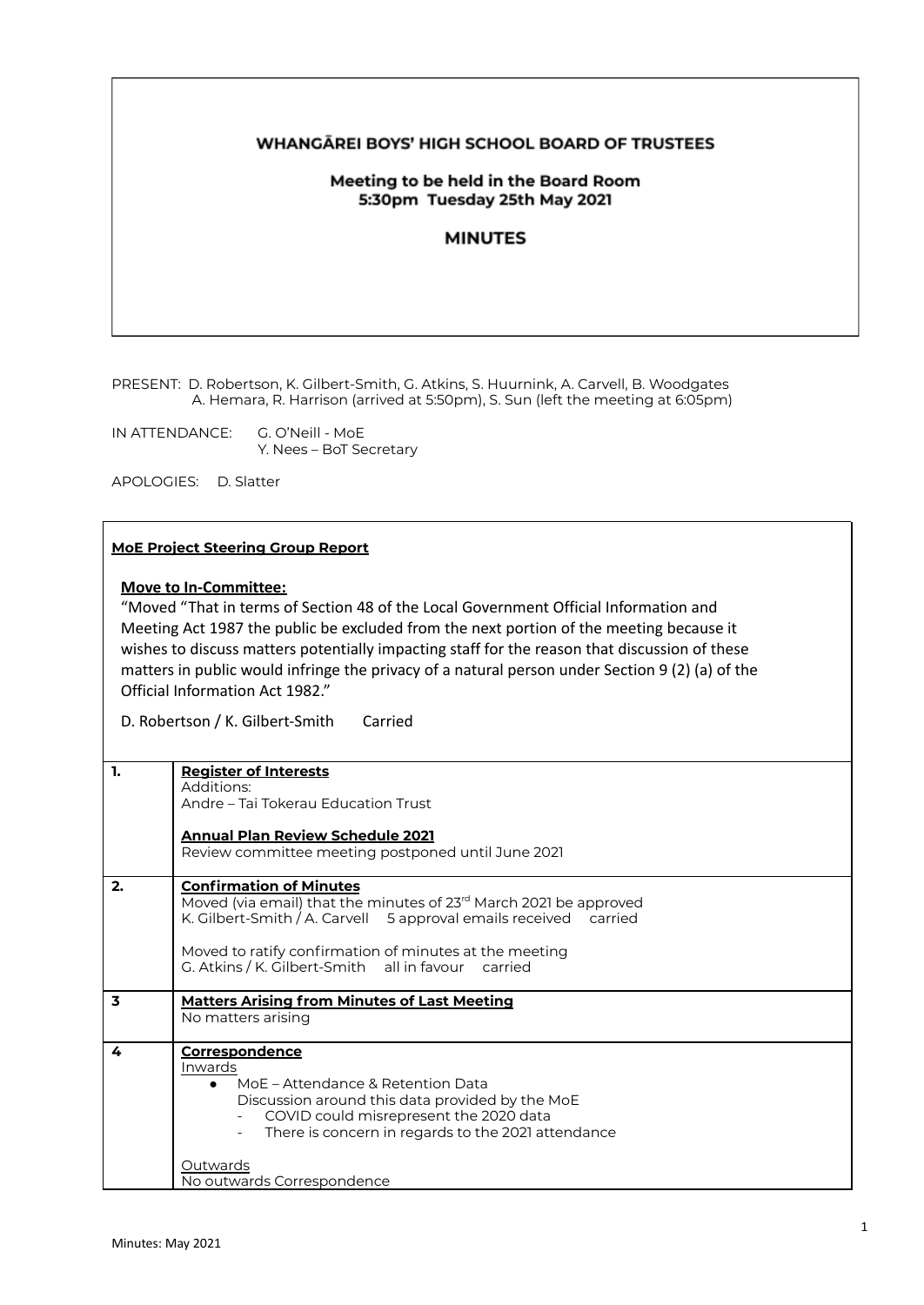|     | Moved that the inwards correspondence be received<br>D. Robertson / G. Atkins all in favour carried                                                                                                                                                                                                                                                                                                                                                                                 |  |  |  |
|-----|-------------------------------------------------------------------------------------------------------------------------------------------------------------------------------------------------------------------------------------------------------------------------------------------------------------------------------------------------------------------------------------------------------------------------------------------------------------------------------------|--|--|--|
| 5   | <b>Chair's Report</b><br>No Chairs reports                                                                                                                                                                                                                                                                                                                                                                                                                                          |  |  |  |
| 6   | <b>Management Reports</b>                                                                                                                                                                                                                                                                                                                                                                                                                                                           |  |  |  |
| 6.1 | <b>Strategic Review</b><br>NELP Objective 1<br>Amazing Facilities that meet needs& aspirations for current & future students<br>Discussion around the reliance on external funding (grants etc) to meeting facility<br>/ equipment requirements<br>It was noted that focus needs to now be put on Carruth Hostel                                                                                                                                                                    |  |  |  |
| 6.2 | <b>Regular Review:</b><br>· Inclusive Learning Retention Data<br>- Karen spoke to this report submitted by K. Sylva, Head of Inclusive Learning<br>- Discussion around the funding available for these students<br>- Compliments on the extensive report submitted by Katrina<br>• Indicators<br>- Noted that whanau conferencing has improved from past years<br>• CoL Report (Term 1)<br>• CoL Term 1 Newsletter                                                                  |  |  |  |
| 6.3 | <b>Emergent Review</b>                                                                                                                                                                                                                                                                                                                                                                                                                                                              |  |  |  |
| 6.4 | Moved that the Management Reports be received<br>G. Atkins / A. Hemara all in favour carried<br><b>Health, Safety &amp; Wellbeing Report</b><br>Discussion around the Board involvement with the H&S incident reporting and follow up /<br>closure.<br>Karen advised that there has always been a Trustee on the H&S Committee.<br>Andrew asked to be added to this committee.                                                                                                      |  |  |  |
| 6.5 | <b>Policies</b><br>Moved that the following policies be approved, with the suggested changes made to the<br>Carruth House Staff Accommodation policy.<br>Carruth House<br>Carruth House Staff Accommodation<br>Alter "pets are allowed" to read "as a general rule pets are not allowed"<br>Protection and sharing of Intellectual Property (creative commons)<br>$\bullet$<br><b>Student Progression Framework</b><br>$\bullet$<br>S. Huurnink / R. Harrison all in favour carried |  |  |  |
| 6.6 | <b>EOTC Trips</b><br>Moved that the following EOTC Trips be approved<br><b>MUNA Conference</b><br>$\bullet$<br><b>AGGS Auckland</b><br>27 May to 29 May 2021<br>Sheila Winn National Shakespeare Festival<br>Wellington<br>3 June to 7 June 2021<br>Y11 / Y12 PIN Students - Mystery Creek Field Days<br>Hamilton<br>17 June to 18 June 2021<br>L2 Geography<br>$\bullet$<br><b>Tongariro National Park</b><br>21 June to 23 June 2021                                              |  |  |  |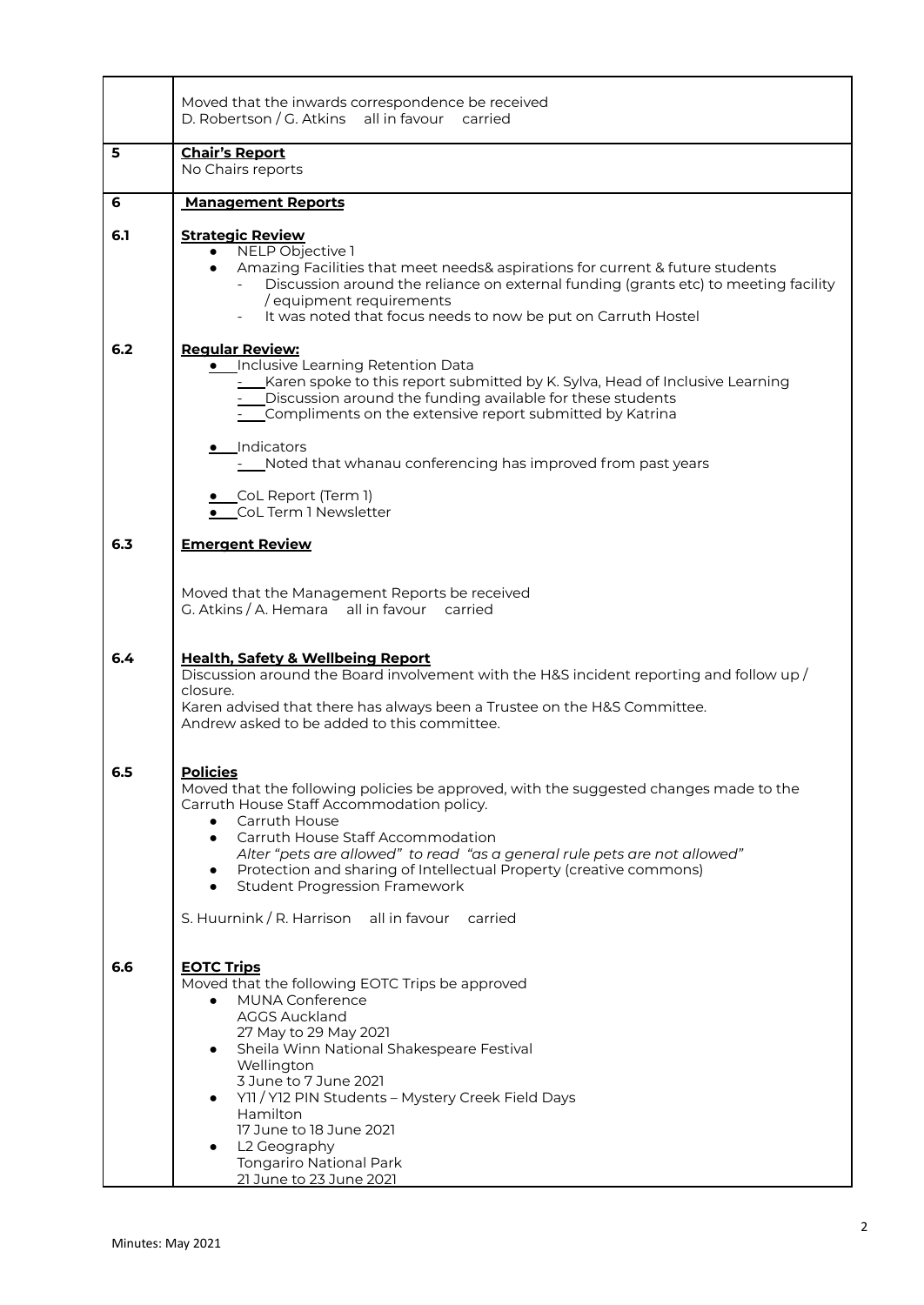| 6.7 | Maori Student Leadership<br>$\bullet$<br>Kohewhata Marae, Kaikohe<br>22 June to 23 June 2021<br>Y13 OED<br>$\bullet$<br><b>Waitomo Caves</b><br>28 June to 3 July 2021<br>Y12 OED<br><b>Waipu Caves</b><br>3 Trips planned<br>10 August to 11 August 2021<br>12 August to 13 August 2021<br>19 August to 20 August 2021<br>Y13 OED<br>Kaimai Ranges<br>14 September to 17 September 2021<br>Y9 / Y10 OPC Hillary Outdoors Education<br>Tongiriro<br>22 August to 27 August 2021<br>D. Robertson / S. Huurnink all in favour<br>carried<br><b>Funding Applications:</b> |                                                                                                    |  |
|-----|------------------------------------------------------------------------------------------------------------------------------------------------------------------------------------------------------------------------------------------------------------------------------------------------------------------------------------------------------------------------------------------------------------------------------------------------------------------------------------------------------------------------------------------------------------------------|----------------------------------------------------------------------------------------------------|--|
|     |                                                                                                                                                                                                                                                                                                                                                                                                                                                                                                                                                                        | Moved that submission to Oxford Sports Trust for the following requests be approved                |  |
|     |                                                                                                                                                                                                                                                                                                                                                                                                                                                                                                                                                                        |                                                                                                    |  |
|     | 7,172.55                                                                                                                                                                                                                                                                                                                                                                                                                                                                                                                                                               | 5 Day Hillary Outdoors Adventure Challenge Tongariro                                               |  |
|     | 1,886.96<br>1,725.00                                                                                                                                                                                                                                                                                                                                                                                                                                                                                                                                                   | 2x Hire Vans - Transport to Tongariro Outdoor Challenge<br>20x Snowboard Ski Day package - Ruapehu |  |
|     | 5,850.00                                                                                                                                                                                                                                                                                                                                                                                                                                                                                                                                                               | Accommodation: Y10 Maori Tertiary Trip                                                             |  |
|     | 5,583.60                                                                                                                                                                                                                                                                                                                                                                                                                                                                                                                                                               | 2x Buses - Transport to Y10 Maori Tertiary Trip                                                    |  |
|     | 11,100.00                                                                                                                                                                                                                                                                                                                                                                                                                                                                                                                                                              | 30x Chromebooks                                                                                    |  |
|     | 3,259.50                                                                                                                                                                                                                                                                                                                                                                                                                                                                                                                                                               | <b>30x Diving Wetsuits</b>                                                                         |  |
|     | 4,017.39                                                                                                                                                                                                                                                                                                                                                                                                                                                                                                                                                               | Masks & Snorkles                                                                                   |  |
|     | 3,600.00                                                                                                                                                                                                                                                                                                                                                                                                                                                                                                                                                               | Squash Coaching                                                                                    |  |
|     | 674.00                                                                                                                                                                                                                                                                                                                                                                                                                                                                                                                                                                 | 20x Squash Uniforms                                                                                |  |
|     |                                                                                                                                                                                                                                                                                                                                                                                                                                                                                                                                                                        | D. Robertson / A. Hemara all in favour carried                                                     |  |
|     |                                                                                                                                                                                                                                                                                                                                                                                                                                                                                                                                                                        |                                                                                                    |  |
|     |                                                                                                                                                                                                                                                                                                                                                                                                                                                                                                                                                                        | We have received notification from Pelorus Trust that they no longer have any further funding      |  |
|     | sources in Whangarei.                                                                                                                                                                                                                                                                                                                                                                                                                                                                                                                                                  |                                                                                                    |  |
|     |                                                                                                                                                                                                                                                                                                                                                                                                                                                                                                                                                                        |                                                                                                    |  |
|     |                                                                                                                                                                                                                                                                                                                                                                                                                                                                                                                                                                        |                                                                                                    |  |
|     |                                                                                                                                                                                                                                                                                                                                                                                                                                                                                                                                                                        |                                                                                                    |  |
| 7   | <b>Financial Committee</b>                                                                                                                                                                                                                                                                                                                                                                                                                                                                                                                                             |                                                                                                    |  |
|     |                                                                                                                                                                                                                                                                                                                                                                                                                                                                                                                                                                        | Finance Minutes 17 May 2021                                                                        |  |
|     | $\bullet$                                                                                                                                                                                                                                                                                                                                                                                                                                                                                                                                                              | Profit & Loss as at 30 April 2021                                                                  |  |
|     | $\bullet$                                                                                                                                                                                                                                                                                                                                                                                                                                                                                                                                                              | Balance Sheet as at 30 April 2021                                                                  |  |
|     |                                                                                                                                                                                                                                                                                                                                                                                                                                                                                                                                                                        |                                                                                                    |  |
|     |                                                                                                                                                                                                                                                                                                                                                                                                                                                                                                                                                                        | Greg advised that the locally raised funds are high due to the furniture grants being received.    |  |
|     |                                                                                                                                                                                                                                                                                                                                                                                                                                                                                                                                                                        |                                                                                                    |  |
|     |                                                                                                                                                                                                                                                                                                                                                                                                                                                                                                                                                                        |                                                                                                    |  |
|     |                                                                                                                                                                                                                                                                                                                                                                                                                                                                                                                                                                        |                                                                                                    |  |
|     | <b>Recommendations to the BoT</b>                                                                                                                                                                                                                                                                                                                                                                                                                                                                                                                                      |                                                                                                    |  |
|     |                                                                                                                                                                                                                                                                                                                                                                                                                                                                                                                                                                        |                                                                                                    |  |
|     |                                                                                                                                                                                                                                                                                                                                                                                                                                                                                                                                                                        |                                                                                                    |  |
|     |                                                                                                                                                                                                                                                                                                                                                                                                                                                                                                                                                                        | Moved that the school use the following as preferred suppliers for FF&E                            |  |
|     | purchases                                                                                                                                                                                                                                                                                                                                                                                                                                                                                                                                                              | Furnware                                                                                           |  |
|     |                                                                                                                                                                                                                                                                                                                                                                                                                                                                                                                                                                        | Mikes Woodshop                                                                                     |  |